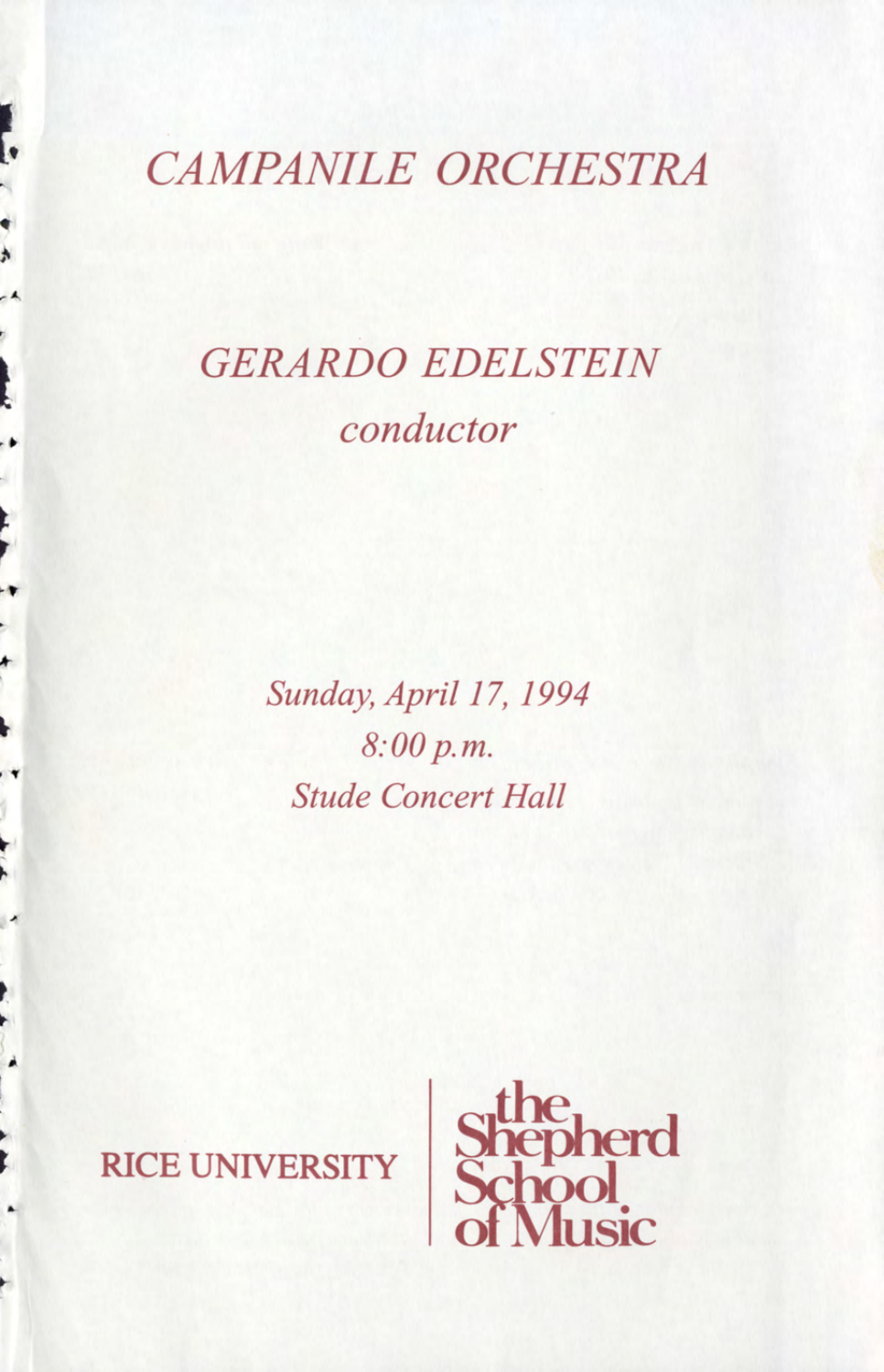*PROGRAM* 

*Piano Concerto No. 24 inC minor, K. 491* 

> *Allegro Larghetto Allegretto*

*Wolfgang Amadeus Mozart (1756-1791)* 

*Dariusz Paw/as, soloist* 

*INTERMISSION* 

*Symphony No.4 in F minor, Op. 36* 

*Andante sostenuto- Moderato con anima Andantino in modo di canzona Scherzo* - *Pizzicato ostinato Finale -Allegro con fuoco* 

*Piotr Ilyich Tchaikovsky (1840-1893)* 

*In consideration of the performers and members of the audience, please check audible paging devices with the ushers and silence audible timepieces. The taking of photographs and the use of recording equipment are prohibited.*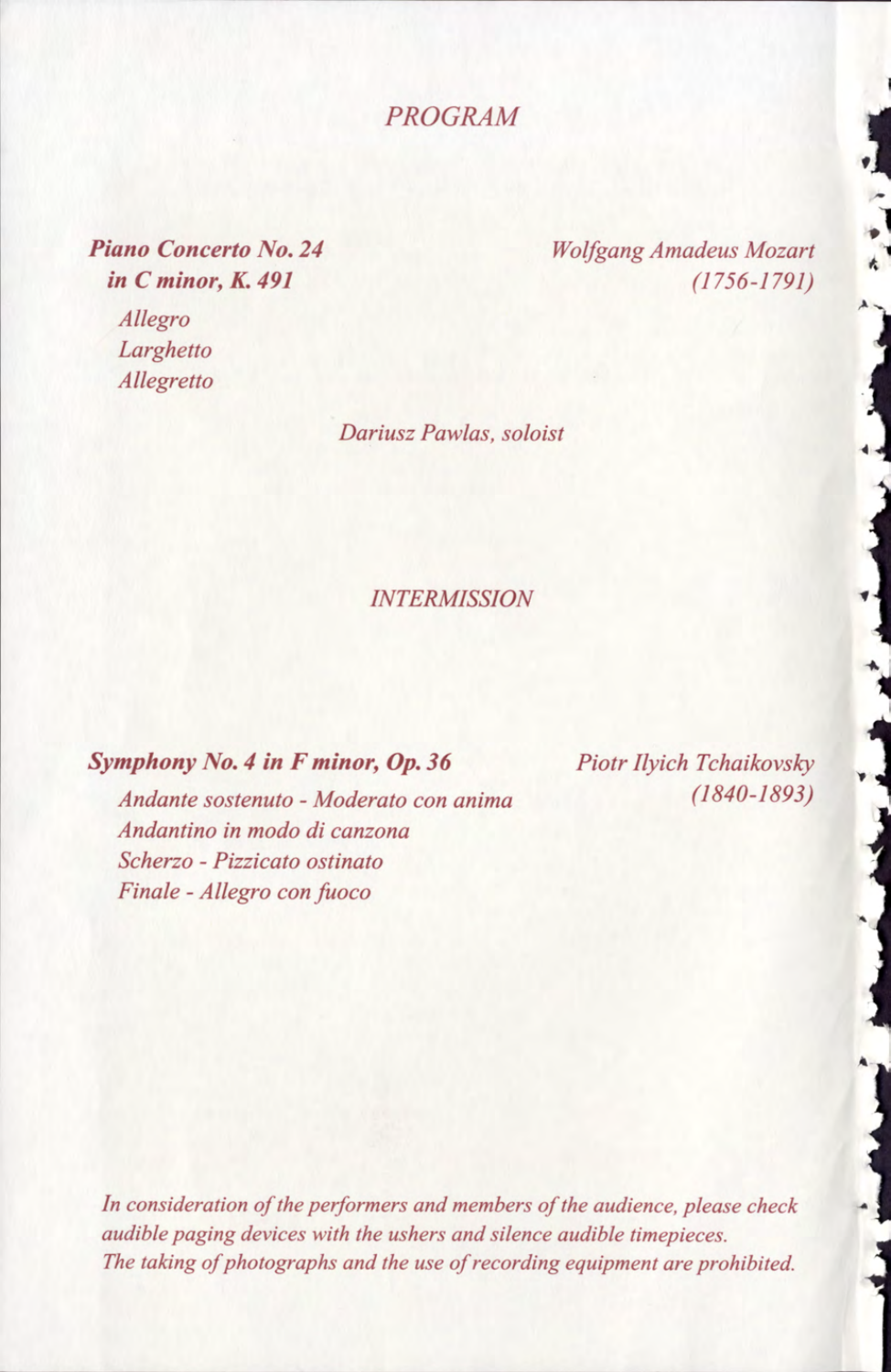## *CAMPANILE ORCHESTRA*

*Brad Gibson Janet Stringer Nora Klein Cello Horn**Horn**<b>Horn Horn Horn Horn Horn Horn Horn Horn Horn Horn Horn Horn Horn Horn Horn Horn Horn Horn Horn Horn Ho Corwin Slack* **Cello** *Tom Barrows Kelly Furlong Margaret Barry <b><i>Margaret Barry All Taylor* 

*Mary Helen Harris,* **Double Bass** *principal Morris Harris principal Norris Harrell,* **Trombone** *Principal Norris Harrell, <i>Prombone Prombone Prombone Principal Prombone Prombone Prombone Prombone Prombone Prombone Prombone Prombone Prombone Pro Dena McCown principal David Ford Michelle Price*<br> *Ray Palermo Mark Fry*<br> *Christopher Wolfe Ray Palermo Moss Stephen Moss Christopher Wolfe Janna Flint* **Piccolo** *David Searle Cindy Cowling Kris Guthrie Bradley White*  **Flute** *Eugene Fong* **<b>Flute** *Flute Tuba Tuba* 

*Ian Gravagne,* **Oboe** *Steve Moore principal Letters Letters Letters Letters Letters Letters Letters Letters Letters Letters Letters Letters Letters Letters Letters Letters Letters Le principal Jeffrey Kahan Michelle Parks Elenor Nardy* **Percussion**  *Don Barkauskas* **Clarinet** 

**Violin I Viola (cont.) Bassoon**  *Peter Cheng, Ralph Hecht William Hunker concertmaster Jonathan Cheng Scott Phillips* 

*Anna Klein Brady Lanier, principal Steve Bullitt Kim Williams Kelly Dorman Wade Butin Janet Ducharme <i>Vivienne Shen Randall Turgeon Kelly Europe Thomas Mattingly <i>Jill Taylor* **<b>***Trumpet* <br>*Laura Dvkstra Mark And Mark MaeWu Laura Dykstra Mark Austin Courtney Park Daniel Velicer Don Holstein Alan Cohen Dennis de Jong* 

*Christine Pan Karen Keith Jeffrey Tomberg Katherine Noll*  **Viola** *September Payne* **Timpani** 

*Bobby Chen Kelly Cramm* **Orchestra Manager** 

**Violin II** *Bracken Kolle James Lake* 

*Todd McCall Jennifer Teisinger Frank Ronneburg Michael Sharkey* 

*David Templeton Stephanie Zelnick Christopher Wolfe* 

*WINDS, BRASS, AND PERCUSSION LISTED ALPHABETICALLY.*